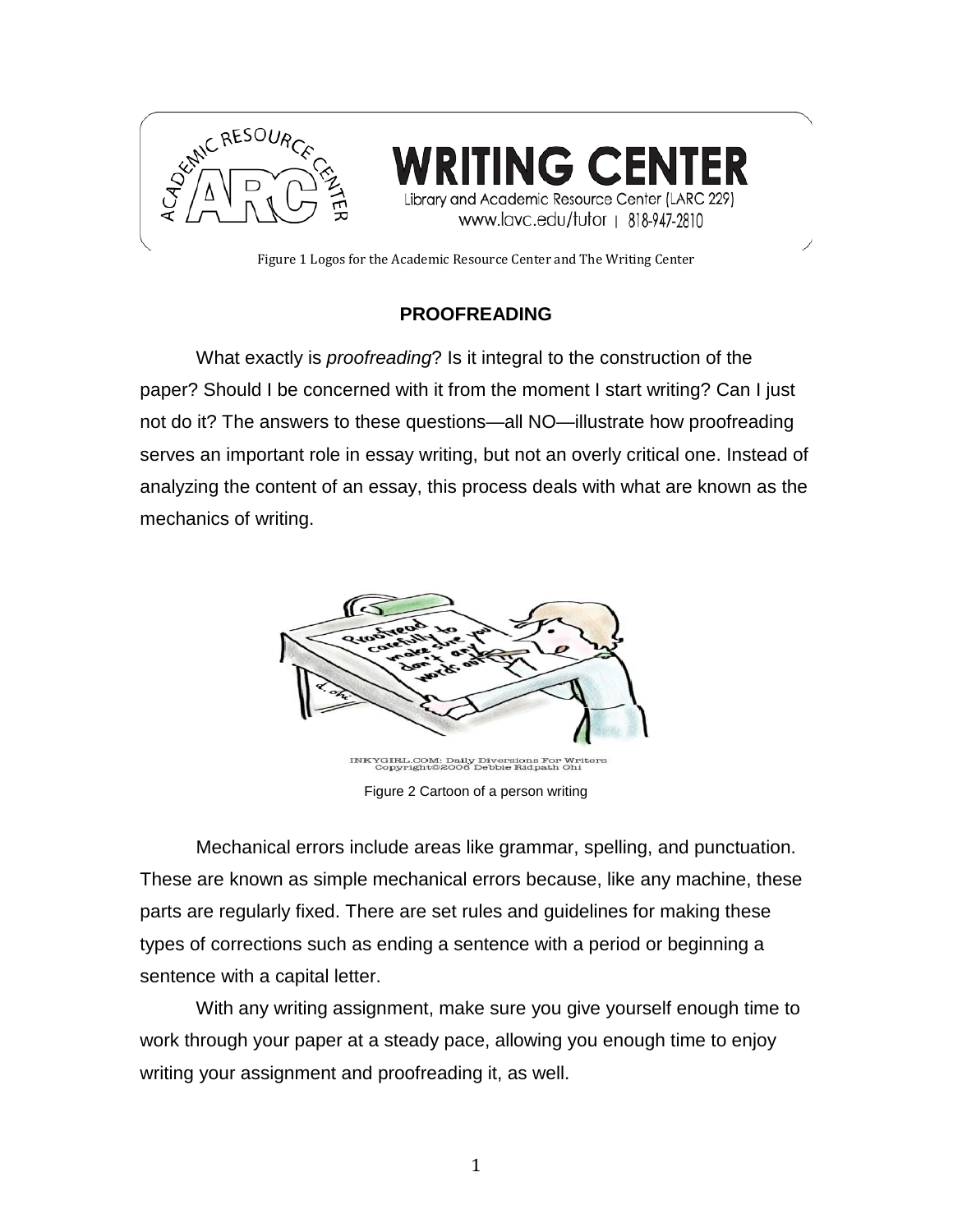#### ◊ **GETTING STARTED**

Before you begin proofreading, reflect on the kind of errors that you tend to make. What are the typical problems that your instructors have pointed out to you in the past? Do you still make the same mistakes? Have you made the same mistakes in this paper? Check with your instructor or a tutor in the Writing Center if you are not sure as to whether or not you're identifying all of the areas you should be focusing on.

### ◊ **GRAMMAR**

Check sentence structure *[See SUMMARY PARTS OF A SPEECH* 

*handout]*

Is there proper subject/verb agreement used? *[See SUBJECT-VERB AGREEMENT handout]*

Check pronoun agreement by making sure that all pronouns have a*ntecedents [SEE PRONNOUNS HANDOUT]*

Check to see that adjectives and adverbs are not missed *[SEE ADJECTIVES & ADVERBS handout]*

Are articles used properly? *[See ARTICLES handout]*

 $\triangleright$  Make sure the verb tense is used correctly.

Sentence: Different verb tenses within the same sentence can sometimes be appropriate, but not always.

> APPROPIATE: I am going home but will stop there first. INAPPROPIATE: I ran to the park and eat candy. [Should be *ate*, not *eat since the action happened in the past*]

Paragraph: The set-up of the sentences influences the tense of the verbs. *PAST TENSE:* My mother called me and told me that I needed to come home.

> TENSE CHANGED TO PRESENT: However, I am not going home. I need to pick up a few things first.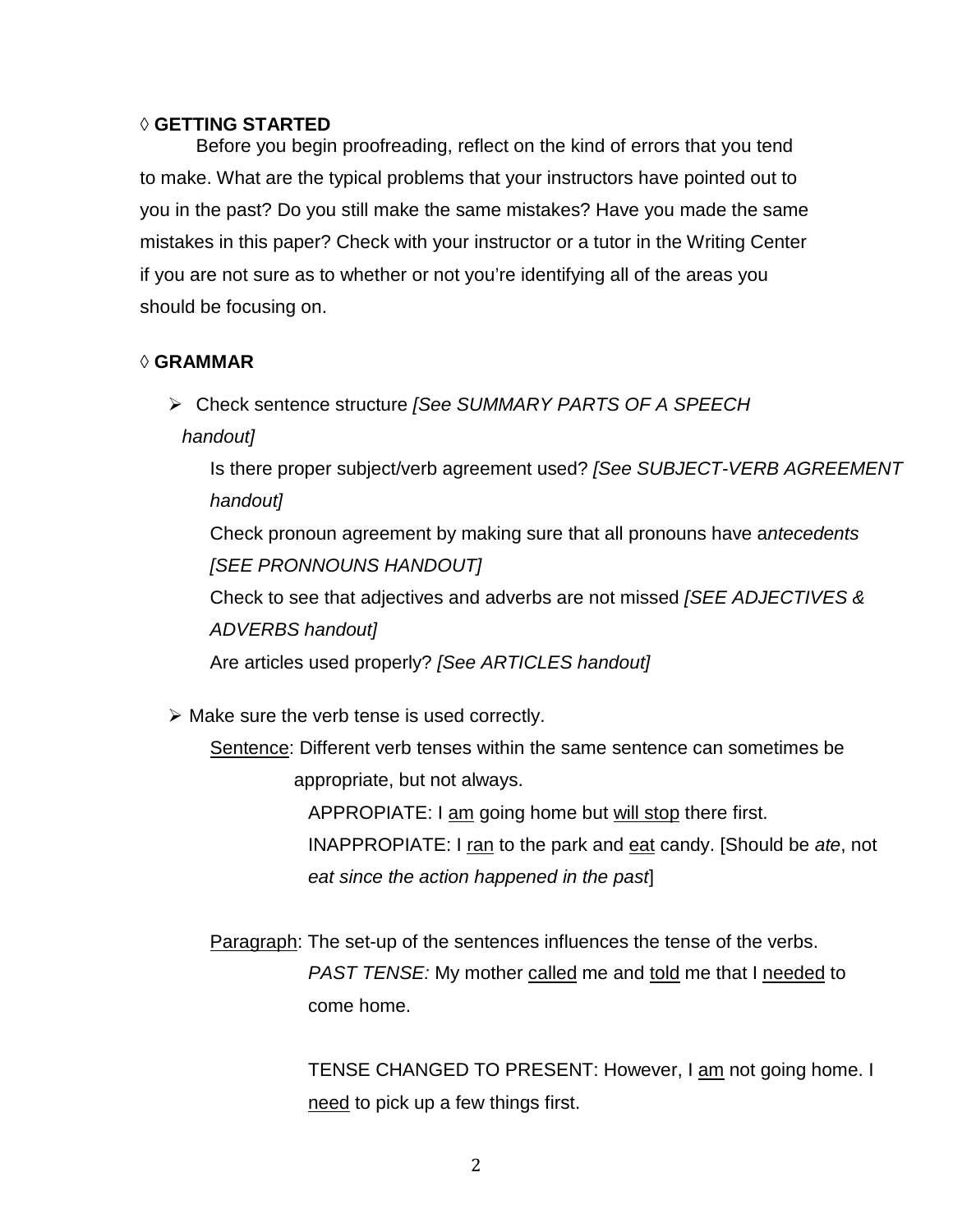TENSE CHANGE TO FUTURE: Afterwards, I will go home, [TENSE CHANGE TO PRESENT] but I am sure I am going to be in trouble when I do.

*[See the VERBS WITH-ED-ENDINGS and consult tutors for more detailed usage concerns.]*

- Do you spend too much time in passive voice? *[See the PASSIVE/ACTIVE VOICE handout in the Writing Center.]*
- $\triangleright$  Beware of run-on sentences. Do not try to use too many ideas in a single sentence. Break them up into separate sentences or consider using the semi-colon if they are closely related. *[The Writing Center has helpful handouts on the RUN-ON SENTENCE, SEMI-COLON, COMMA, and FRAGMENTS.]*
- $\triangleright$  Check how sources (if any are being used) are cited within the text and on the Works Cited page. *[See the MLA/APA Format handouts in the Writing Center.]*

## ◊ **EDITING TECHNIQUES**

- $\triangleright$  Read out loud as you check for coherence and logic.
- $\triangleright$  Read sentences from last to first to determine that each sentence is complete in order to spot run-ons and fragments.
- $\triangleright$  Scan your paper looking at pronouns, verb-tenses, and prepositions, and articles.
- $\triangleright$  Go over selected areas of a text at a time, not the whole document.
- $\triangleright$  Have someone read over your paper and/or read aloud to them for feedback.
- $\triangleright$  Take a break while editing to come back to your paper refreshed.

### ◊ **SPELLING**

One of the last steps in editing is to check that spelling is used both correctly and appropriately. This requires nothing more than following preset rules of spelling and using the resources available. Concerning spelling issues, the **Spelling and Grammar** check software in Microsoft Word is a great tool for quickly locating spelling errors. Despite its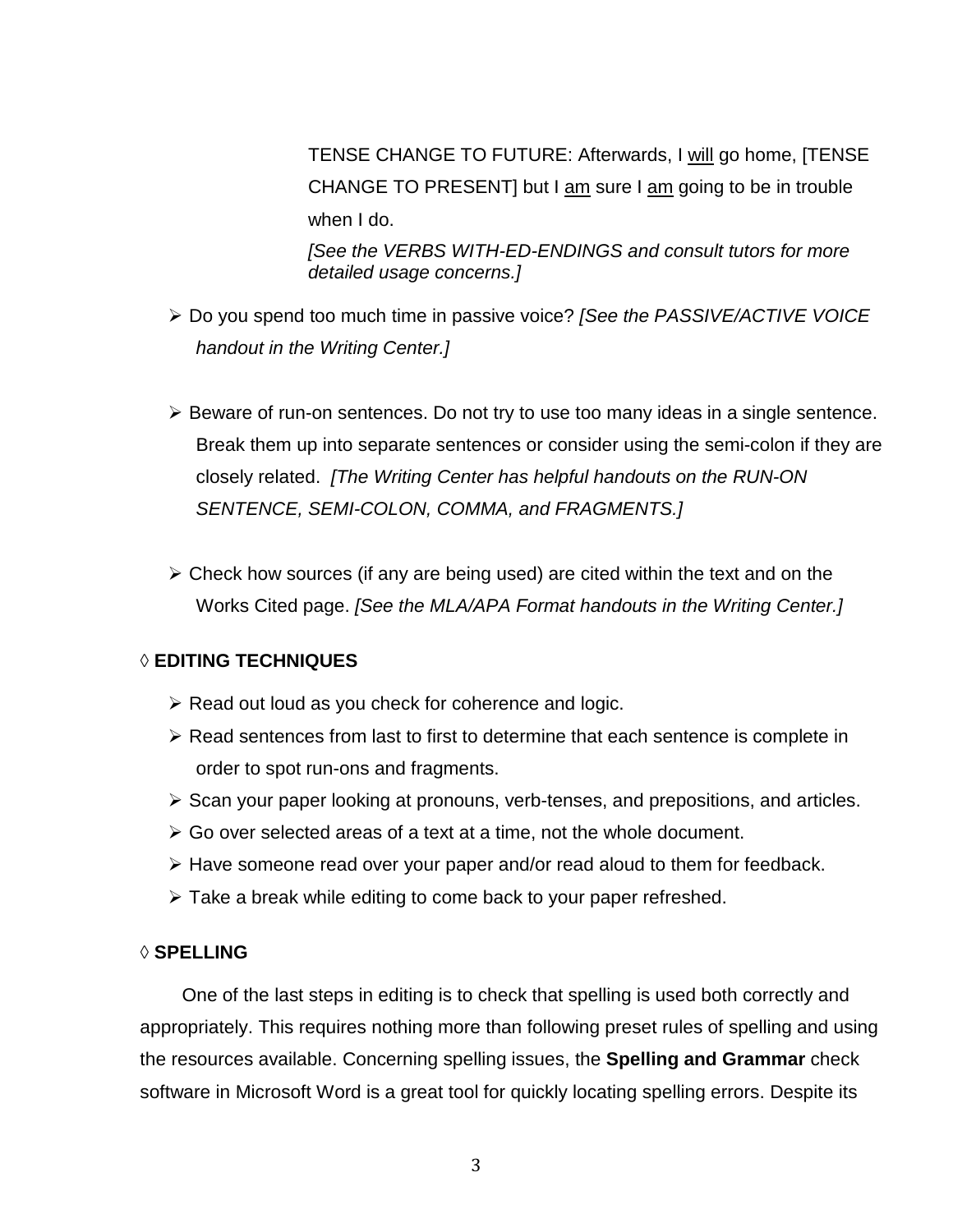speed, it is not foolproof. Statistics shows that it catches roughly 30% of all errors within a paper; however, spell checkers cannot determine word usage. If you use the incorrect word *but* spell it correctly, the computer will recognize it as being correct. [E.g. *Incorrect:* I will **by** a car. / *Correct:* I will **buy** a car.] Should you encounter problems, a dictionary is another effective tool.

## ◊ **PUNCTUATION**

The final editing task (saved specifically for last) is checking punctuation. As with spelling, the **Spelling and Grammar** check can effectively find some, but NOT all, of your mistakes; however, there are some trusted techniques you can use on your own.

- Work your way BACKWARDS through your essay so that the content of your essay does not distract you from the mechanics of proper punctuation.
- Check ALL ENDING PUNCTUATION MARKS.
- $\triangleright$  SCAN your paper for COMMA USAGE.
- $\triangleright$  Go from comma to comma, paying close attention to them while you read.
- $\triangleright$  Pay attention to CONJUNCTIONS, and make sure that they are preceded by commas where needed.
- $\triangleright$  Check the first several words of each sentence for dependent clause phrases like "BECAUSE," or "FOR EXAMPLE," that need to be followed by a comma.
- Make sure that a clause has not been detached from a previous sentence and attached onto the next one by mistake.
- $\triangleright$  For further information, every punctuation mark is discussed in detail in a corresponding handout. *[See the PUNCTUATION, APOSTROPHE, COMMA, SEMICOLON, and any other punctuation-related handouts.]*

## **Organization**

# **A Revision Checklist for Essays**

- $\Box$  Is there a clear and informative title that applies to the content within the paper?
- $\Box$  Is there a clear introduction, body, and conclusion?
- $\square$  Does the introduction provide sufficient background for the reader? Are the "who," "where," "why," "what," and "how" questions addressed?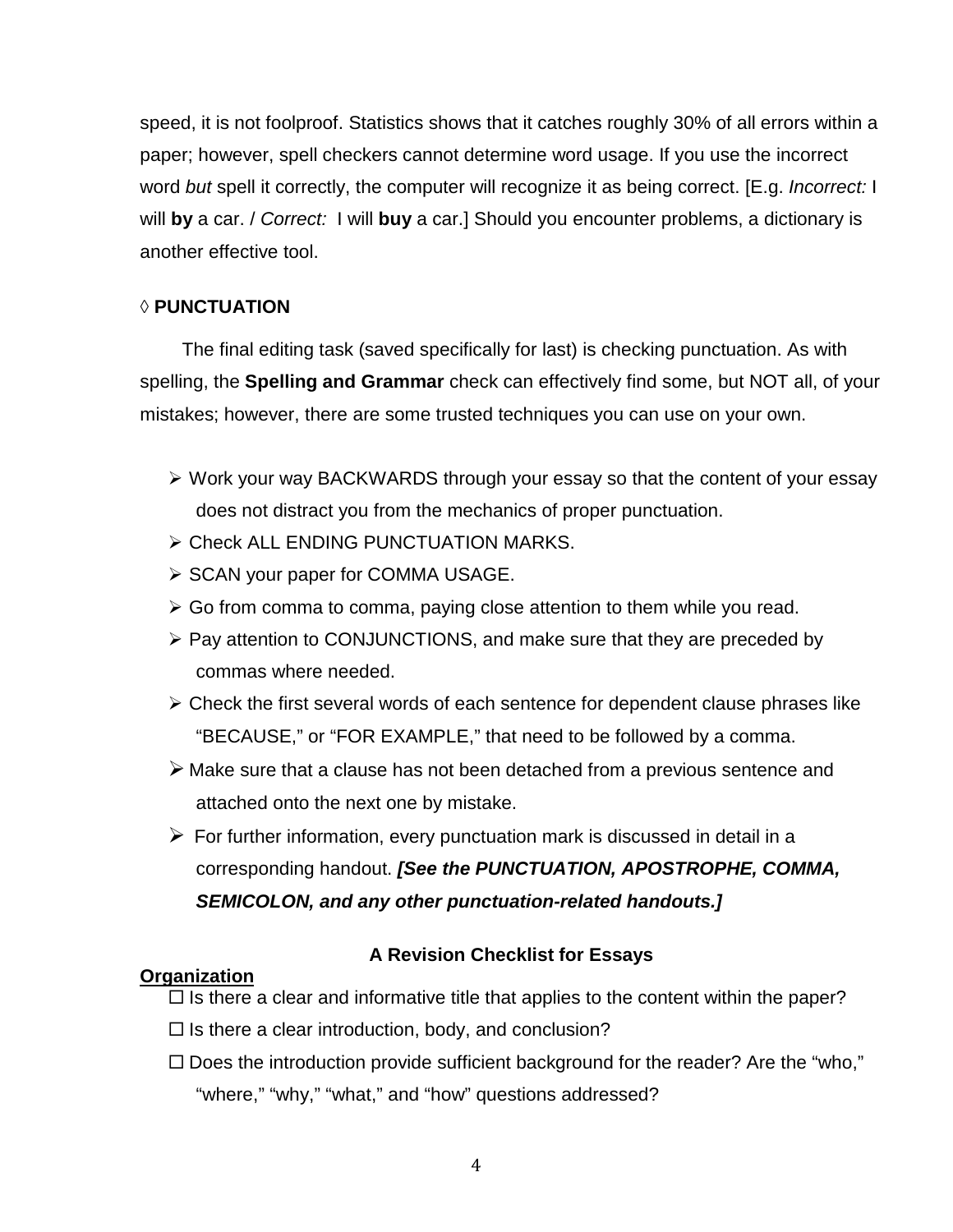- $\Box$  Is there a thesis statement? Is the purpose of the essay clear?
- $\square$  Does the essay move from general to specific?
- $\square$  Are there good transitions between related ideas?
- $\Box$  Is the overall organization murky or clean? In other words, does the writer avoid introducing new material in the conclusion or switching subject in the middle of a body paragraph?
- $\Box$  Does every paragraph address the subject matter of the thesis in some way?

### **Content and Style**

- $\Box$  Does the essay show that the writer has a knowledge of the audience?
- $\Box$  Is the length appropriate and adequate?
- $\Box$  Has the writer used sufficient examples and detail to make his or her points clearly?
- $\Box$  Has the assignment been addressed?
- $\Box$  Has the writer avoided insulting the reader?
- $\Box$  Is the tone of the essay professional and appropriate?
- $\Box$  Is the language convincing, clear, and concise?
- $\Box$  Has the writer used fresh language and a creative approach?

## **Research and Sources**

- $\Box$  Are all sources credible?
- $\square$  Is the research accurate, unbiased, and complete?
- $\Box$  Has the writer fully interpreted the findings?
- $\Box$  Has the writer commented on each source used?
- $\square$  Is the analysis based on hard evidence?
- $\Box$  Is the analysis free of faulty reasoning?
- $\Box$  Is the documentation in the Works Cited page and body of the essay correct?
- $\Box$  Are all quotations introduced? Is the flow of the essay seamless?
- $\Box$  Are all long quotations set off from the text using block quotes?
- $\Box$  If material was paraphrased, are the sources still mentioned?
- $\Box$  If necessary, are limitations clearly spelled out?
- $\Box$  If included, are recommendations based on accurate interpretations?
- $\Box$  Have all facts been checked for accuracy?
- $\Box$  Have any potentially libelous statements been eliminated?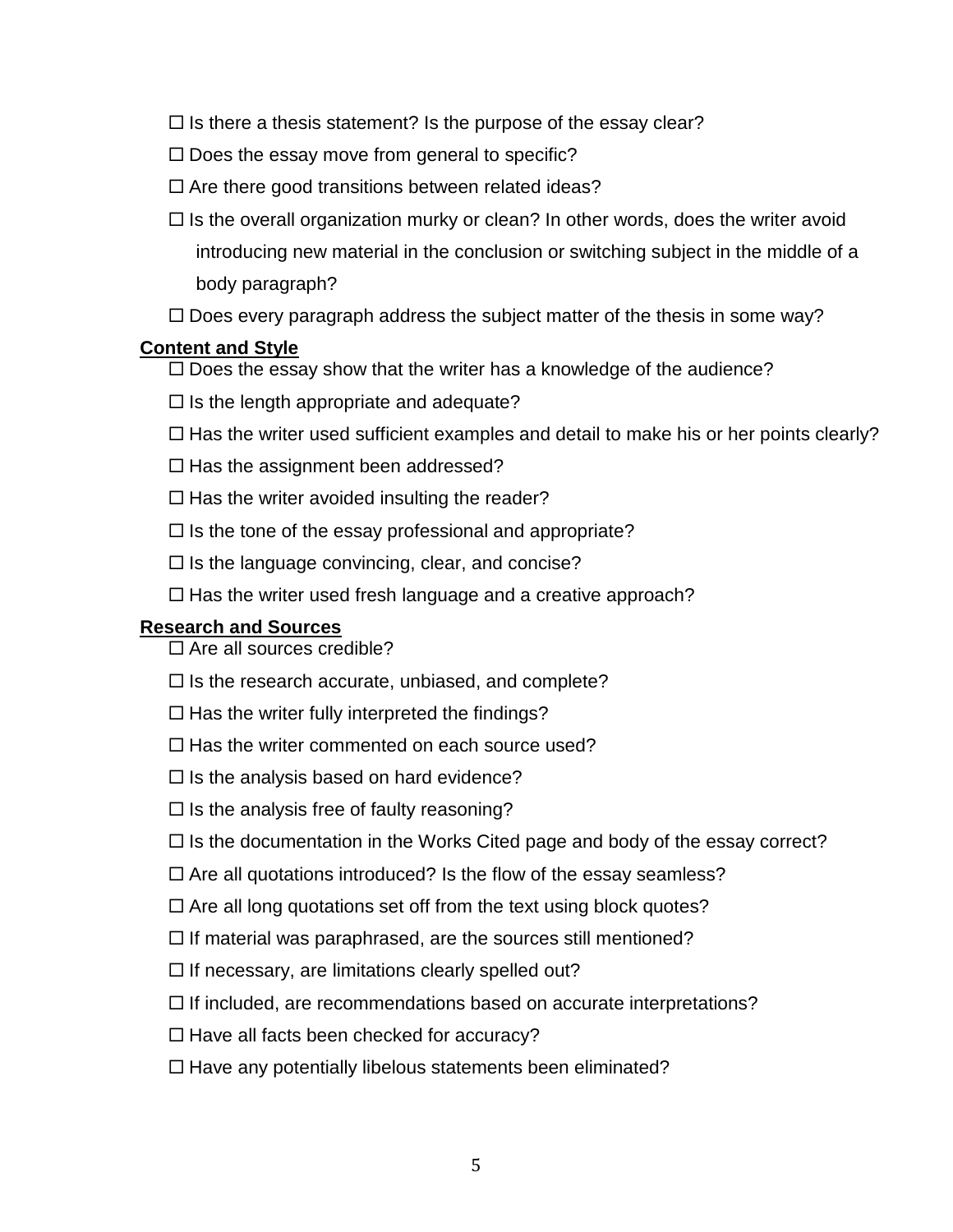$\Box$  Does the paper adhere to MLA or APA format both within the text ad on the Works Cited page?

## **Proofreading**

- $\Box$  Has the writer checked that subjects and verbs agree?
- $\Box$  Do all pronouns have clear antecedents?
- $\Box$  Has the writer checked that adjectives and adverbs have not been missed?
- $\Box$  Has the writer avoided using passive voice?
- $\Box$  Is the paper free of run-on sentences?
- $\Box$  Has the writer checked all ending punctuation marks?
- $\Box$  Are all commas used correctly?
- $\Box$  Are conjunctions preceded by commas when necessary?
- $\Box$  Has the writer checked the first few words of each sentence for dependent clause phrases?
- $\Box$  Has the writer scanned the paper from comma to comma?
- $\Box$  Has the writer tried reading the paper backwards to check the mechanics?
- $\Box$  Has the writer used a list of his or her common mistakes?
- $\Box$  Has the writer used Spell Check to help correct spelling in the essay?
- $\Box$  Are the pages numbered correctly?
- $\Box$  Is the title capitalized correctly?
- $\Box$  Has the writer used the correct margin and font?

## **SPECIFIC TYPES OF PAPERS**

### **Argument Papers**

- $\Box$  Is the claim or proposition clearly stated?
- $\Box$  Are all assertions supported by evidence?
- $\Box$  Is the evidence (facts, interpretations of facts, opinions) appropriate?
- $\square$  Is the evidence's arrangement logical?
- $\square$  Is the evidence carefully documented?
- $\Box$  Is the reasoning sound, avoiding all logical fallacies?
- $\Box$  Are controversial or ambiguous terms defined?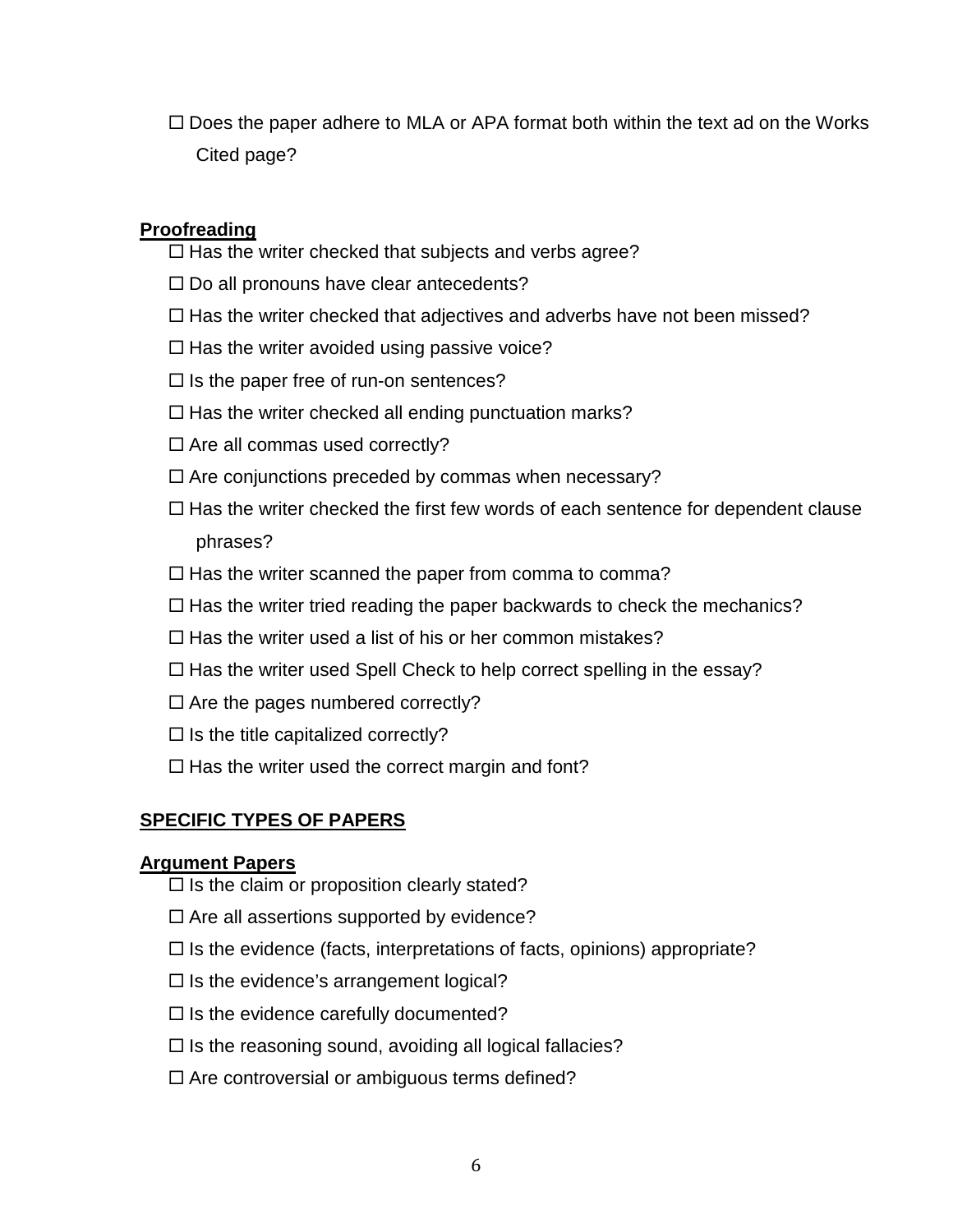$\Box$  Are opposing arguments considered and refuted?

#### **Literature Papers**

- $\Box$  Does the writer use examples from the text to support his or her own interpretation?
- $\Box$  Has the writer avoided a simple plot summary as the basis of the essay?
- $\Box$  Are parts of a work clearly and accurately indicated? Writers must refer to sections or parts by saying "the scene where…" or "at the end of Chapter 1."
- $\square$  Does the writer use the present tense to describe events from the story?
- $\Box$  Are titles properly punctuated?
- $\Box$  Has the writer referred to author properly, initially using the full name then subsequently using the last name?

### **Exercise:**

## **Try using the techniques described in this handout to proofread the following paragraph.**

Sylvia got to school 30 minutes early, it was the first day, and she wants to be sure she would have enough time to find her first class. She checked her schedule and realized that her first class was English. She couldn't find room on her own, so she asked one of the teachers for directions. "Room 201 is just down the hall," she was told by the teacher with a smile. Sylvia thanking her and found it easily. Her English teacher's name was Ms. Murray and she seemed very nise. "I know that you all are probably worried about starting new year of school," Ms. Murray told them, "but I promise you that we male it through this year together if you work heard and pays attention in class, the year will be easy for you. Who knows? It might even be enjoyed by you?" Sylvia smilled as she left the classroom at the end of the period. She knew she were going to like Ms. Murray's class.

**For answers to this exercise, please consult with a Writing Center tutor.**

#### **This handout is based on the following resources:**

Clouse, Barbra Fine. Working it Out: A Troubleshooting Guide for Writers. 2<sup>nd</sup> Ed. New York: McGraw-Hill 1997.

Hacker, Diana. A Writer's Reference 2<sup>nd</sup> Ed. Boston: Bedford Books, 1988.